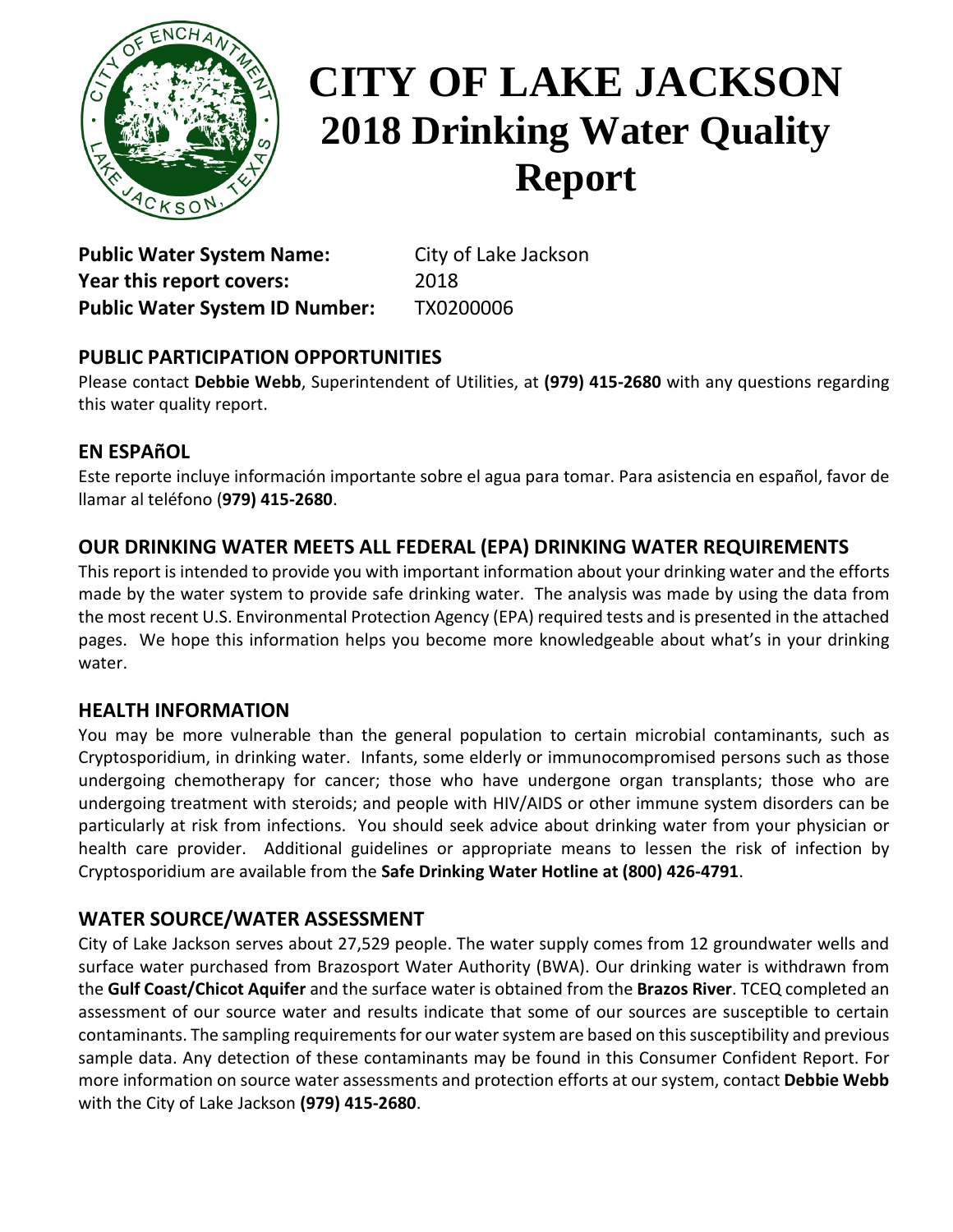| <b>Source Water Name</b>  | <b>Type of water</b> | <b>Location</b>  | <b>Report Status</b> |
|---------------------------|----------------------|------------------|----------------------|
| Well $# 4$                | <b>Ground Water</b>  | 101 Oyster Creek | Active               |
|                           |                      | <b>Drive</b>     |                      |
| Well $# 5$                | <b>Ground Water</b>  | 6 Oak Drive      | Active               |
| Well $# 7$                | <b>Ground Water</b>  | 103 Beechwood    | Active               |
| Well $# 8$                | <b>Ground Water</b>  | 302 Magnolia     | Active               |
| Well $# 9$                | <b>Ground Water</b>  | 334 Circle Way   | Active               |
| <b>Well #10</b>           | <b>Ground Water</b>  | 709 Yaupon       | Active               |
| Well $# 11$               | <b>Ground Water</b>  | 711 Yaupon       | Active               |
| Well $# 12$               | <b>Ground Water</b>  | 705 Yaupon       | Active               |
| Well $# 14$               | <b>Ground Water</b>  | 101 Cottonwood   | Active               |
| Well $# 15$               | <b>Ground Water</b>  | 319 Balsam       | Active               |
| Well $# 16$               | <b>Ground Water</b>  | 102 Yaupon       | Active               |
| <b>Well #17</b>           | <b>Ground Water</b>  | 889 FM 2004 Hwy  | Active               |
| <b>SW From Brazosport</b> |                      |                  |                      |
| <b>Water Authority</b>    | <b>Surface Water</b> | 103 Beechwood    | Active               |
| <b>SW From Brazosport</b> |                      |                  |                      |
| <b>Water Authority</b>    | <b>Surface Water</b> | 6 Oak Drive      | Active               |

For more information about your sources of water, please refer to the Source Water Assessment Viewer available at the following URL: <http://dww2.tceq.texas.gov/DWW/>

#### **ALL DRINKING WATER MAY CONTAIN CONTAMINANTS**

Drinking water, including bottled water, may reasonably be expected to contain at least small amounts of some contaminants. The presence of contaminants does not necessarily indicate that water poses a health risk. More information about contaminants and potential health effects can be obtained by calling the Environmental Protection Agency's Safe Drinking Water Hotline (800-426-4791).

Contaminants may be found in drinking water that may cause taste, color, or odor problems. These types of problems are not necessarily causes for health concerns. For more information on taste, odor, or color of drinking water, please contact the system's business office.

In order to ensure that tap water is safe to drink, the EPA prescribes regulations that limit the amount of certain contaminants in water provided by public water systems. Food and Drug Administration regulations establish limits for contaminants in bottled water that must provide the same protection for public health.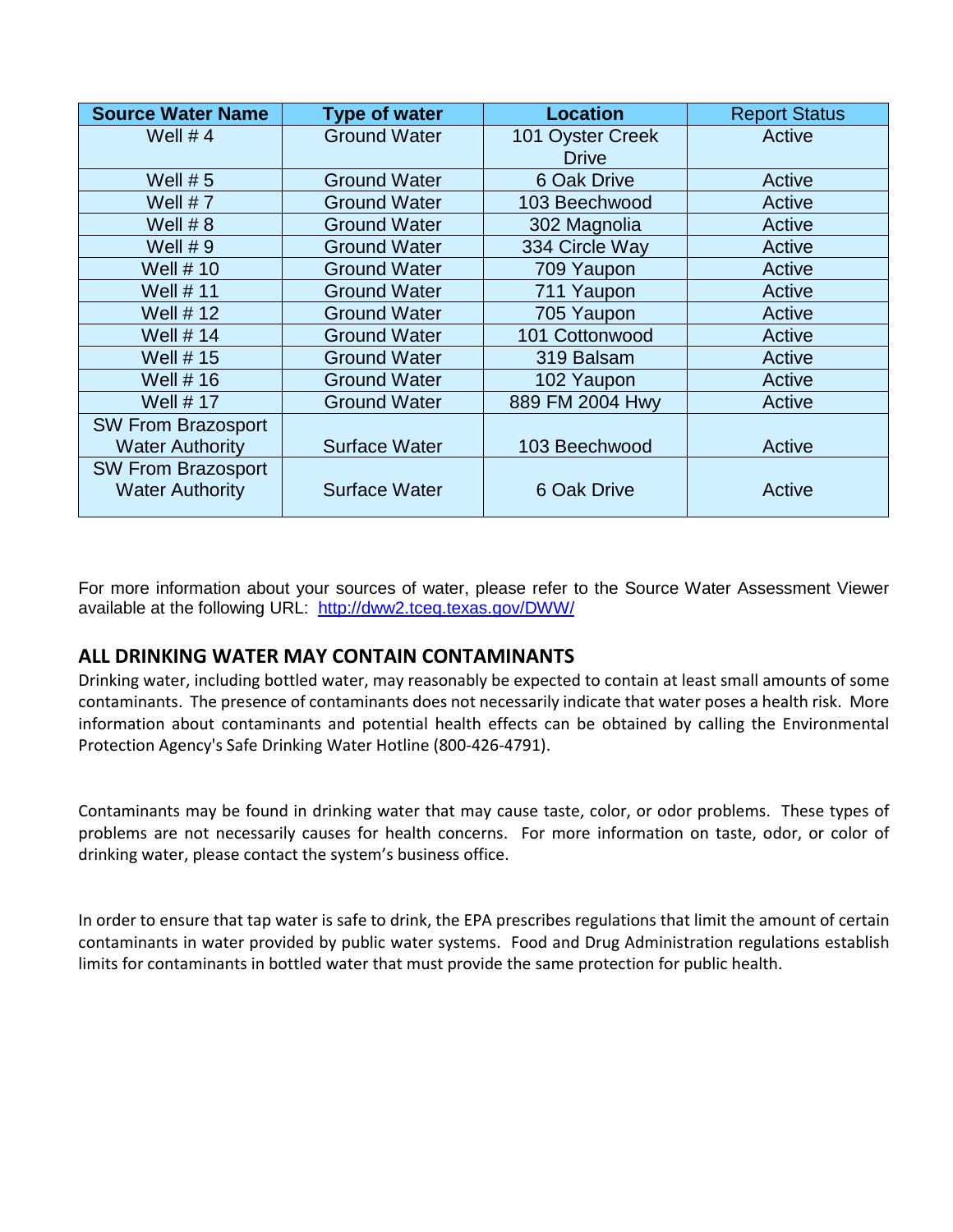#### **ALL DRINKING WATER MAY CONTAIN CONTAMINANTS**

The sources of drinking water (both tap water and bottle water) include rivers, lakes, streams, ponds, reservoirs, springs, and wells. As water travels over the surface of the land or through the ground, it dissolves naturally occurring minerals and, in some cases, radioactive material, and can pick up substances resulting from the presence of animals or from human activity.

Contaminants that may be present in source water (water before treatment) include:

- Microbial contaminants, such as viruses and bacteria, which may come from sewage treatment plants, septic system, agricultural livestock operations, and wildlife.
- Inorganic contaminants, such as salts and metals, which can be naturally occurring or result from urban storm water runoff, industrial or domestic wastewater discharges, oil and gas production, mining, or farming.
- Pesticides and herbicides, which might have a variety of sources such as agriculture, urban storm water runoff, and residential uses.
- Organic chemical contaminants, including synthetic and volatile organic chemicals, which are byproducts of industrial processes and petroleum production, and can also come from gas stations, urban storm water runoff, and septic systems.
- Radioactive contaminants, which can be naturally occurring or the result of oil and gas production and mining activities.

In order to ensure that tap water is safe to drink, the EPA prescribes regulations that limit the amount of certain contaminants in water provided by public water systems. Food and Drug Administration regulations establish limits for contaminants in bottled water that must provide the same protection for public health.

Contaminants may be found in drinking water that may cause taste, color or odor problems. These types of problems are not necessarily causes for health concerns. For more information on taste, odor, or color of drinking water, please contact **Debbie Webb** with the City of Lake Jackson **(979) 415-2680**.

Drinking water, including bottled water, may reasonably be expected to contain at least small amounts of some contaminants. The presence of contaminants does not necessarily indicate that water poses a health risk. More information about contaminants and potential health effects can be obtained by calling the **EPA's Safe Drinking Water Hotline at (800) 426-4791.**

### **ABOUT THE FOLLOWING PAGES**

The pages that follow list all the federally regulated or monitored constituents which have been found in your drinking water. U.S. EPA requires water systems to test up to 97 constituents.

If present, elevated levels of lead can cause serious health problems, especially for pregnant women and your children. Lead in drinking water is primarily from materials and components associated with service lines and home plumbing.

The City of Lake Jackson is responsible for providing high quality drinking water, but cannot control the variety of materials used in plumbing components. When your water has been sitting for several hours,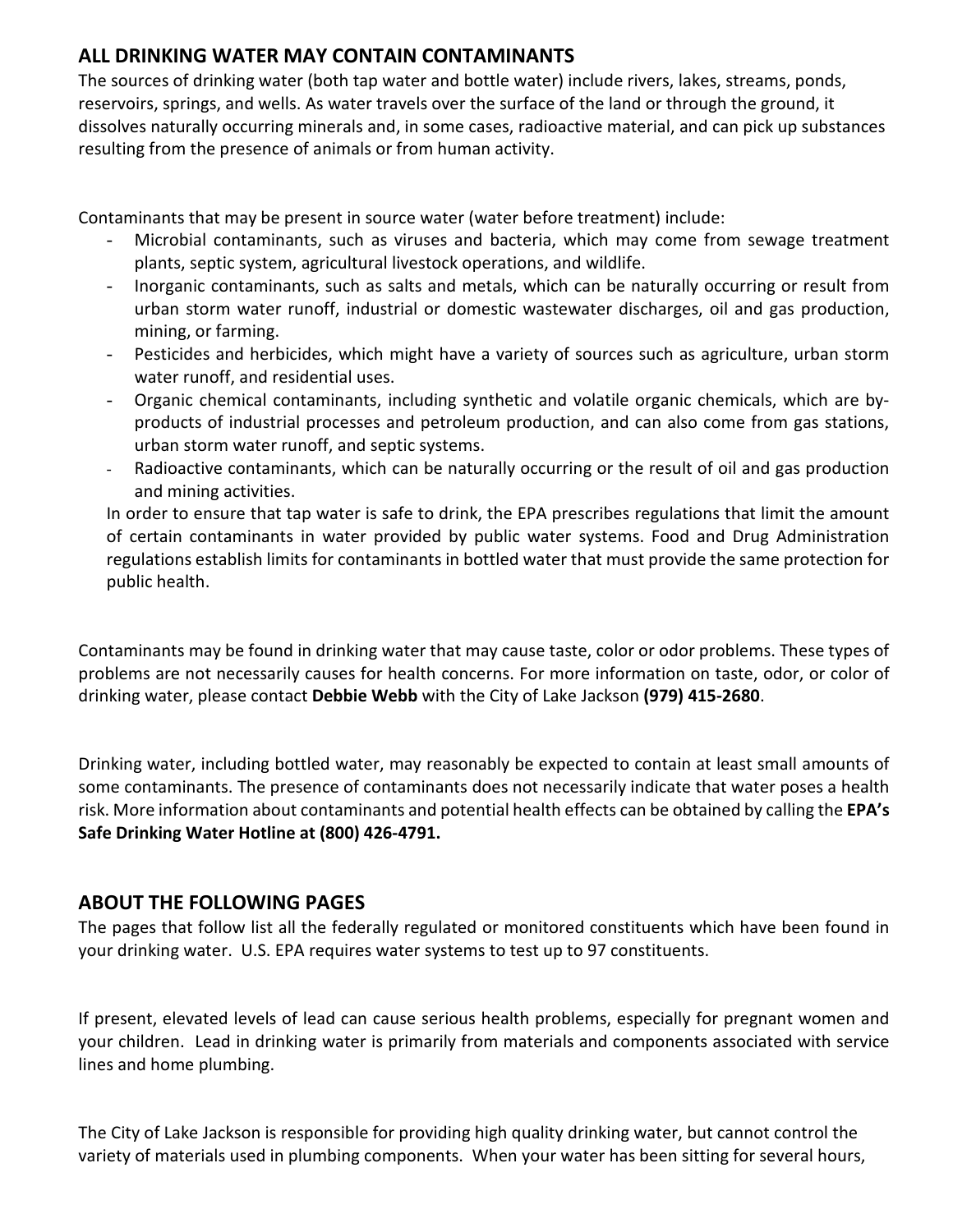you can minimize the potential for lead exposure by flushing your tap for 30 seconds to 2 minutes before using water for drinking or cooking. If you are concerned about lead in your water, you may wish to have your water tested. Information on lead in drinking water, testing methods, and steps you can take to minimize exposure is available from the Safe Drinking Water Hotline or at http://www.epa.gov/safewater/lead.

#### **DEFINITIONS/ ABBREVATIONS**

**Maximum Contaminant Level (MCL) -** The highest permissible level of a contaminant in drinking water. MCLs are set as close to the MCLGs as feasible using the best available treatment technology.

**Maximum Contaminant Level Goal (MCLG) -** The level of a contaminant in drinking water below which there is no known or expected health risk. MCLGs allow for a margin of safety.

**Maximum Residual Disinfectant Level (MRDL) -** The highest level of disinfectant allowed in drinking water. There is convincing evidence that addition of a disinfectant is necessary for control of microbial contaminants.

**Maximum Residual Disinfectant Level Goal (MRDLG) -** The level of a drinking water disinfectant below which there is no known or expected risk to health MRDLGs do not reflect the benefits of the use of disinfectants to control microbial contamination.

**Average (Avg) -** Regulatory compliance with some MCLs are based on running annual average of monthly samples.

**Action Level Goal (ALG) -** The level of a contaminant in drinking water below which there is no known or expected risk to health. ALGs allow for a margin of safety.

**Action Level -** he concentration of a contaminant which, if exceeded, triggers treatment or other requirements which a water system must follow.

**mrem / year:** millirems per year (a measure of radiation absorbed by the body) **na:** not applicable

**NTU -** Nephelometric Turbidity Units

**MFL -** million fibers per liter (a measure of asbestos)

**pCi/L -** picocuries per liter (a measure of radioactivity)

**ppm -** parts per million, or milligrams per liter (mg/l)

**ppb -** parts per billion, or micrograms per liter (ug/1)

**ppt -** parts per trillion, or nanograms per liter

**ppq -** parts per quadrillion, or picograms per liter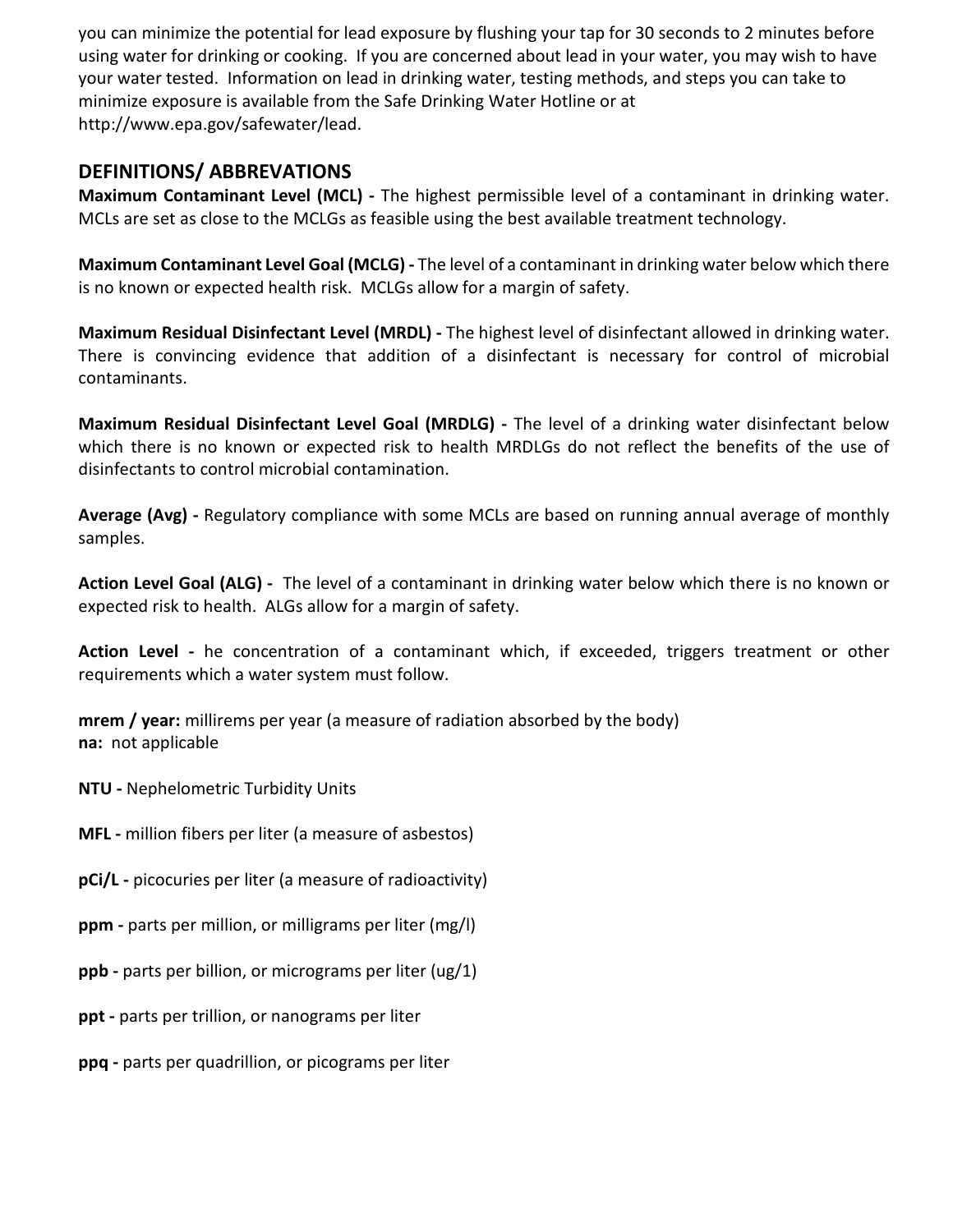# **Groundwater**

## **Coliform Bacteria**

| <b>MCLG</b>    | <b>Total</b><br><b>Coliform</b><br><b>MCL</b> | <b>Highest</b><br>No. of<br><b>Positive</b> | <b>Fecal</b><br>Coliform/<br>E. Coli<br><b>MCL</b> | <b>Total No. of</b><br><b>Positive E.</b><br><b>Coli/Fecal</b><br><b>Coliform</b><br><b>Samples</b> | <b>Violation</b> | <b>Likely Source of</b><br><b>Contamination</b>                                                                     |
|----------------|-----------------------------------------------|---------------------------------------------|----------------------------------------------------|-----------------------------------------------------------------------------------------------------|------------------|---------------------------------------------------------------------------------------------------------------------|
| $\overline{0}$ | 1 Positive<br>Monthly<br>sample               | 0                                           |                                                    | $\mathbf 0$                                                                                         | N                | Erosion of natural<br>deposits; Leaching from<br>wood preservatives;<br>Corrosion of household<br>plumbing systems. |

# **Lead and Copper**

| <b>Lead and</b><br><b>Copper</b> | <b>Date</b><br><b>Sampled</b> | <b>MCLG</b> | <b>Action</b><br>Level (AL) | 90 <sup>th</sup><br><b>Percentile</b> | #<br><b>Sites</b><br><b>Over</b><br><b>AL</b> | <b>Units</b> | <b>Violation</b> | <b>Likely Source of</b><br><b>Contamination</b>                                                                     |
|----------------------------------|-------------------------------|-------------|-----------------------------|---------------------------------------|-----------------------------------------------|--------------|------------------|---------------------------------------------------------------------------------------------------------------------|
| Copper                           | 2018                          | 1.3         | 1.3                         | 1.1                                   | $\overline{2}$                                | ppm          | N                | Erosion of natural<br>deposits; Leaching from<br>wood preservatives;<br>Corrosion of household<br>plumbing systems. |
| Lead                             | 2018                          | $\Omega$    | 15                          | 1.0                                   | $\Omega$                                      | ppb          | N                | Corrosion of household<br>plumbing systems;<br>Erosion of natural<br>deposits.                                      |

# **Regulated Contaminants**

| <b>Disinfection</b><br><b>By-Products</b> | <b>Collection</b><br><b>Date</b> | <b>Highest</b><br>Level<br><b>Detected</b> | <b>Range of</b><br><b>Levels</b><br><b>Detected</b> | <b>MCLG</b>                           | <b>MCL</b> | <b>Units</b> | <b>Violation</b> | <b>Likely Source of</b><br><b>Contamination</b> |
|-------------------------------------------|----------------------------------|--------------------------------------------|-----------------------------------------------------|---------------------------------------|------------|--------------|------------------|-------------------------------------------------|
| <b>Haloacetic Acids</b><br>$(HAA5)*$      | 2018                             | 10                                         | $2.3 - 13.2$                                        | <b>No</b><br>goal<br>for the<br>total | 60         | ppb          | N                | By-product of drinking<br>water chlorination.   |
| Total<br>Trihalomethanes<br>(TTHM)**      | 2018                             | 15                                         | $1 - 16.5$                                          | <b>No</b><br>goal<br>for the<br>total | 80         | ppb          | N                | By-product of drinking<br>water chlorination.   |

\* The value in the Highest Level or Average Detected column is the highest average of all HAA5 sample results collected at a location over a year'

\*\* The value in the Highest Level or Average Detected column is the highest average of all TTHM sample results collected at a location over a year'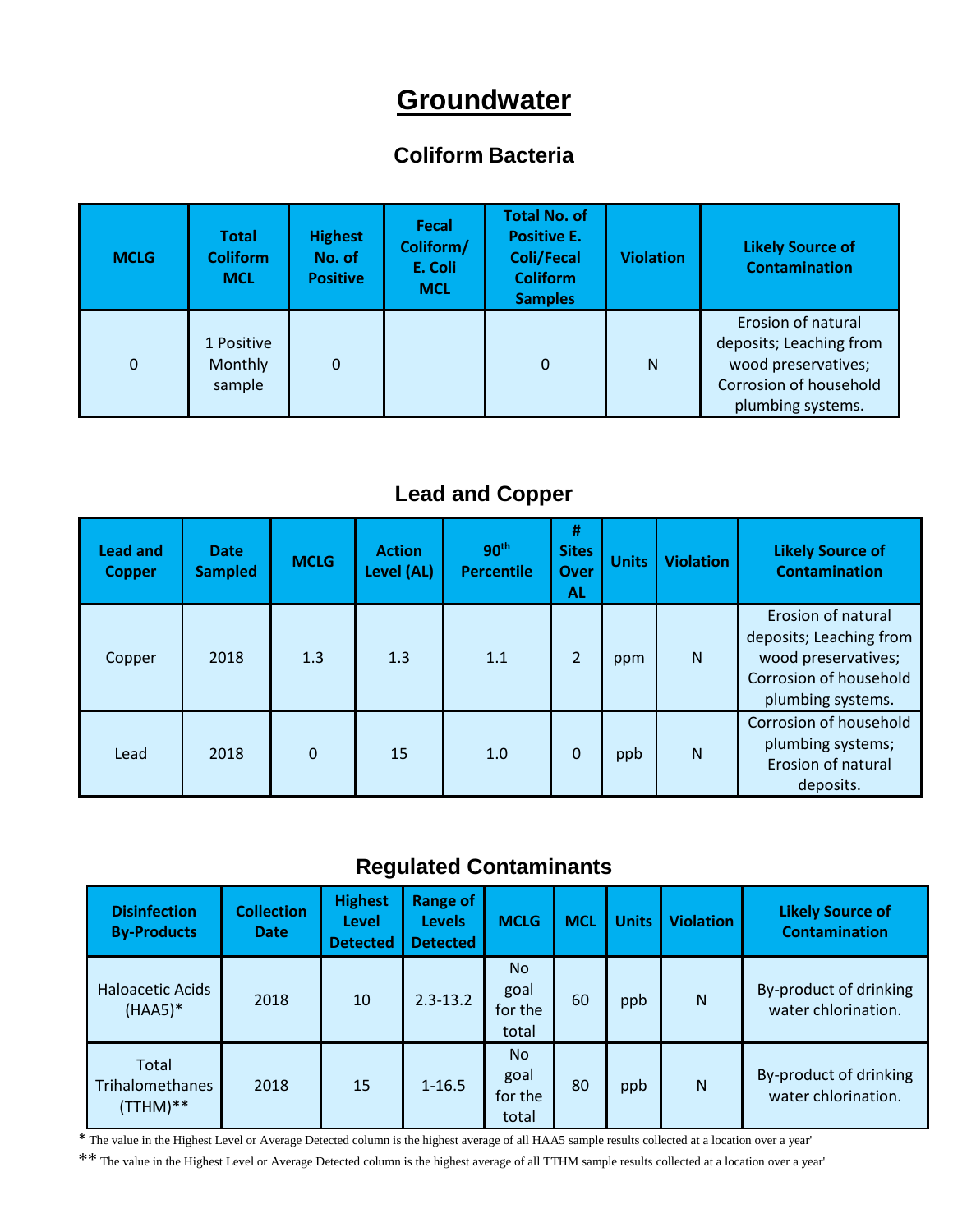# **Inorganic Contaminants**

| Inorganic<br><b>Contaminants</b>            | <b>Collection</b><br><b>Date</b> | <b>Highest</b><br><b>Level</b><br><b>Detected</b> | <b>Range of</b><br><b>Levels</b><br><b>Detected</b> | <b>MCLG</b>    | <b>MCL</b>     | <b>Units</b> | <b>Violation</b> | <b>Likely Source of</b><br><b>Contamination</b>                                                                                           |
|---------------------------------------------|----------------------------------|---------------------------------------------------|-----------------------------------------------------|----------------|----------------|--------------|------------------|-------------------------------------------------------------------------------------------------------------------------------------------|
| Arsenic                                     | 2017                             | 0.0022                                            | $0 - 0.0022$                                        | 0              | 10             | ppm          | N                | Erosion of natural<br>deposits; Runoff from<br>orchards; runoff from<br>glass and electronics<br>production wastes.                       |
| <b>Barium</b>                               | 2018                             | 0.211                                             | $0.211 -$<br>0.211                                  | $\overline{2}$ | $\overline{2}$ | ppm          | N                | Discharge of drilling<br>wastes; Discharge from<br>metal refineries; erosion<br>of natural deposits.                                      |
| Selenium                                    | 2017                             | 0.0031                                            | 0-0.0031                                            | 50             | 50             | ppm          | N                | Discharge from<br>petroleum and metal<br>refineries; Erosion of<br>natural deposits;<br>Discharge from mines                              |
| Fluoride                                    | 2018                             | 0.66                                              | $0.66 - 0.66$                                       | 4              | 4.0            | ppm          | N                | Erosion of natural<br>deposits; Water additive<br>which promotes strong<br>teeth; Discharge from<br>fertilizer and aluminum<br>factories. |
| Nitrate**<br>(measured as<br>Nitrogen)      | 2018                             | 1.0                                               | $0.46 - 0.52$                                       | 10             | 10             | ppm          | N                | <b>Runoff from fertilizer</b><br>use; Leaching from septic<br>tanks, sewage; Erosion of<br>natural deposits.                              |
| <b>Nitrite</b><br>(measured as<br>Nitrogen) | 01/21/2015                       | 0.03                                              | $0 - 0.03$                                          | $\mathbf{1}$   | $\mathbf{1}$   | ppm          | N                | <b>Runoff from fertilizer</b><br>use; leaching from septic<br>tanks; sewage; Erosion<br>from natural deposits.                            |

**\*\*Nitrate Advisory** – Nitrate in drinking water at levels above 10 ppm is a health risk for infants of less than six months of age. High nitrate levels in drinking water can cause blue baby syndrome. Nitrate levels may rise quickly for short periods of time because of rainfall or agricultural activity. If you are caring for an infant, you should ask advice from your heath care provider.

| <b>Radioactive</b><br><b>Contaminants</b>  | <b>Collection</b><br><b>Date</b> | <b>Highest</b><br>Level<br><b>Detected</b> | <b>Range of</b><br><b>Levels</b><br><b>Detected</b> | <b>MCLG</b> | <b>MCL</b> | <b>Units</b> | <b>Violation</b> | <b>Likely Source of</b><br><b>Contamination</b> |
|--------------------------------------------|----------------------------------|--------------------------------------------|-----------------------------------------------------|-------------|------------|--------------|------------------|-------------------------------------------------|
| <b>Combined Radium</b><br>226-228          | 5/01/2017                        | 2.5                                        | $2.5 - 5.5$                                         | 0           |            | pCi/L        | N                | Erosion of natural<br>deposits.                 |
| Gross alpha excluding<br>radon and uranium | 2017                             | 3.4                                        | $0 - 3.4$                                           | $\Omega$    | 15         | pCi/L        | N                | Erosion of natural<br>deposits.                 |

## **Radioactive Contaminants**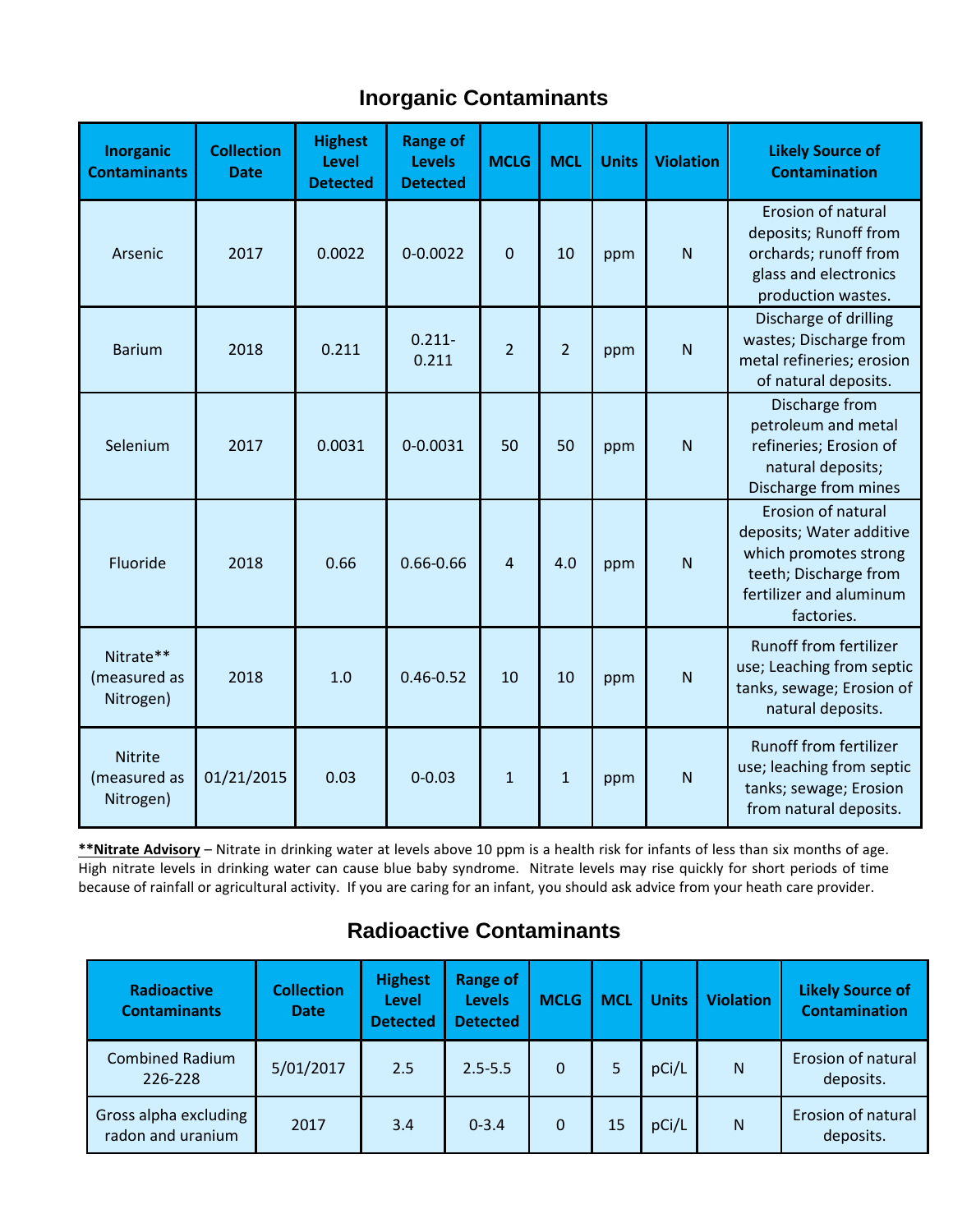# **Yearly Disinfectant Level**

| <b>Average of all chlorine</b><br><b>Residuals for the year 2017</b> | Lowest of all chlorine<br><b>Residuals for the year 2017</b> | <b>Highest of all chlorine</b><br><b>Residuals for the year 2017</b> |
|----------------------------------------------------------------------|--------------------------------------------------------------|----------------------------------------------------------------------|
| mg/L                                                                 | mg/L                                                         | mg/L                                                                 |
| 2.23                                                                 | 0.50                                                         | 3.80                                                                 |

Type of Disinfectant Used in Distribution System: Chloramines (Total Chlorine)

**Secondary and Other Not Regulated Constituents** (No associated adverse health effects)

## **Violations Table**

| <b>Violation Type</b>                | <b>Violation</b><br><b>Begin</b> | <b>Violation</b><br><b>End</b> | <b>Violation Explanation</b>                                                                                                                                                                                   |
|--------------------------------------|----------------------------------|--------------------------------|----------------------------------------------------------------------------------------------------------------------------------------------------------------------------------------------------------------|
| <b>LEAD CONSUMER NOTICE</b><br>(LCR) | 12/30/2017                       | 02/23/2018                     | We failed to provide the results of lead tap water<br>monitoring to the consumers at the location water was<br>tested. These were supposed to be provided no later<br>than 30 days after learning the results. |

# **Water Loss**

| <b>Water Loss in</b><br><b>Million Gallons</b><br>(MG) | <b>Explanation of Water Loss</b>                                                                                                                                                           |
|--------------------------------------------------------|--------------------------------------------------------------------------------------------------------------------------------------------------------------------------------------------|
| 109 MG                                                 | Water loss in a water distribution system is due to a number a reasons,<br>including; Fire Fighting, water system flushing, hydrant flushing, system<br>leaks including water main breaks. |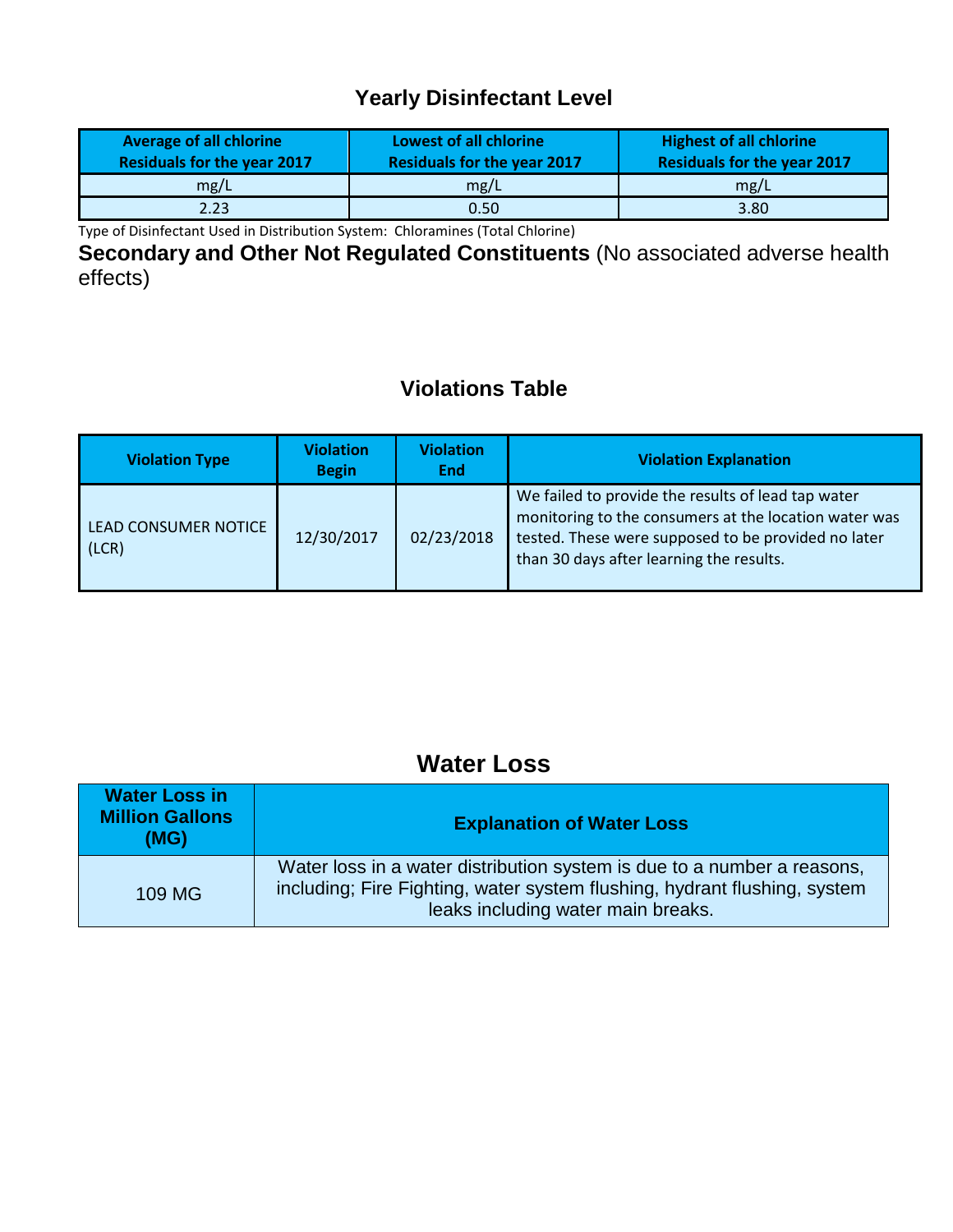# **SURFACEWATER**

# **Regulated Contaminants**

| <b>Disinfectants</b><br>and Disinfection<br><b>By-Products</b> | <b>Collection</b><br><b>Date</b> | <b>Highest</b><br>Level<br><b>Detected</b> | <b>Range of</b><br><b>Levels</b><br><b>Detected</b> | <b>MCLG</b>                           | <b>MCL</b>   | <b>Units</b> | <b>Violation</b> | <b>Likely Source of</b><br><b>Contamination</b> |
|----------------------------------------------------------------|----------------------------------|--------------------------------------------|-----------------------------------------------------|---------------------------------------|--------------|--------------|------------------|-------------------------------------------------|
| Chlorite                                                       | 2018                             | 0.60                                       | $0.21 -$<br>0.60                                    | 0.8                                   | $\mathbf{1}$ | ppm          | N                | By-product of drinking<br>water disinfection.   |
| <b>Haloacetic Acids</b><br>(HAA5)                              | 2018                             | 8.4                                        | 8.4                                                 | <b>No</b><br>goal<br>for the<br>total | 60           | ppb          | N                | By-product of drinking<br>water chlorination.   |
| <b>Total</b><br><b>Trihalomethanes</b><br>(TTHM)               | 2018                             | 19.0                                       | 19.0                                                | <b>No</b><br>goal<br>for the<br>total | 80           | ppb          | $\mathsf{N}$     | By-product of drinking<br>water chlorination.   |

# **Inorganic Contaminants**

| <b>Inorganic</b><br><b>Contaminants</b>     | <b>Collection</b><br><b>Date</b> | <b>Highest</b><br>Level<br><b>Detected</b> | <b>Range of</b><br><b>Levels</b><br><b>Detected</b> | <b>MCLG</b>    | <b>MCL</b>     | <b>Units</b> | <b>Violation</b> | <b>Likely Source of</b><br><b>Contamination</b>                                                                                                  |
|---------------------------------------------|----------------------------------|--------------------------------------------|-----------------------------------------------------|----------------|----------------|--------------|------------------|--------------------------------------------------------------------------------------------------------------------------------------------------|
| <b>Barium</b>                               | 2018                             | 0.124                                      | $0.124 -$<br>0.124                                  | $\overline{2}$ | $\overline{2}$ | ppm          | N                | Discharge of drilling<br>wastes; Discharge from<br>metal refineries; erosion<br>of natural deposits.                                             |
| Cyanide                                     | 2018                             | 0.07                                       | $0 - 0.07$                                          | $\overline{2}$ | $\overline{2}$ | ppm          | N                | Discharge from plastic<br>and fertilizer factories;<br>Discharge from<br>steel/metal factories.                                                  |
| Fluoride                                    | 2018                             | 0.21                                       | $0.21 - 0.21$                                       | $\overline{4}$ | 4.0            | ppm          | N                | <b>Erosion of natural</b><br>deposits; Water additive<br>which promotes strong<br>teeth; Discharge from<br>fertilizer and aluminum<br>factories. |
| <b>Nitrate</b><br>(measured as<br>Nitrogen) | 2018                             | 1.05                                       | $1.05 - 1.05$                                       | 10             | 10             | ppm          | N                | <b>Runoff from fertilizer</b><br>use; Leaching from septic<br>tanks, sewage; Erosion of<br>natural deposits.                                     |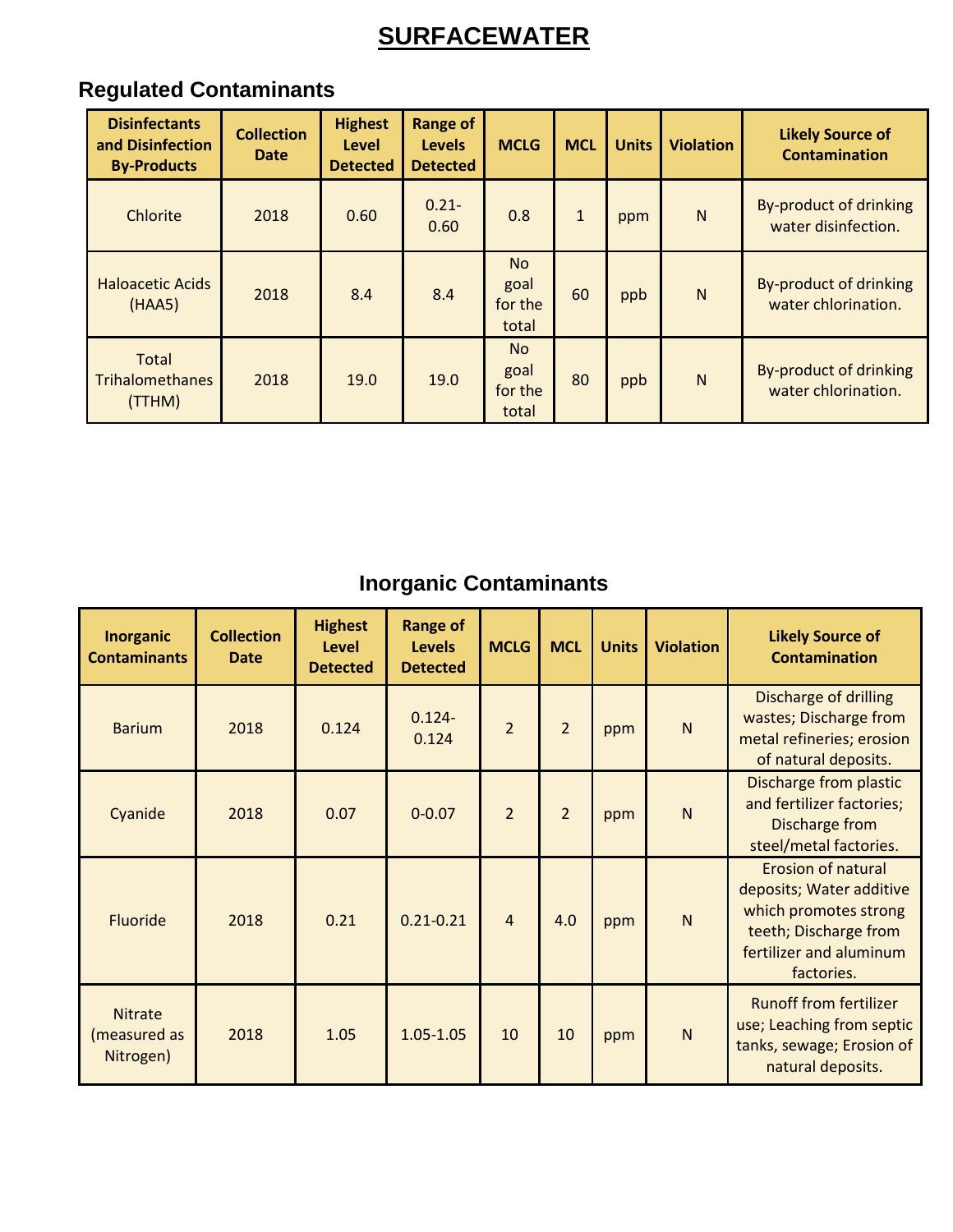# **Radioactive Contaminants**

| Radioactive<br><b>Contaminants</b> | <b>Collection</b><br>Date | <b>Highest</b><br><b>Level</b><br><b>Detected</b> | <b>Range of</b><br><b>Levels</b><br><b>Detected</b> | <b>MCLG</b>  | <b>MCL</b> | <b>Units</b> | <b>Violation</b> | <b>Likely Source of</b><br><b>Contamination</b> |
|------------------------------------|---------------------------|---------------------------------------------------|-----------------------------------------------------|--------------|------------|--------------|------------------|-------------------------------------------------|
| Beta/photon emitters               | 01/21/2015                | 4.6                                               | $4.6 - 4.6$                                         | 0            | 50         | pCi/L        | N                | Decay of natural<br>and man-made<br>deposits.   |
| <b>Combined Radium</b><br>226/228  | 01/21/2015                | 1.5                                               | $1.5 - 1.5$                                         | $\mathbf{0}$ |            | pCi/L        | N                | <b>Erosion of natural</b><br>deposits.          |

\*EPA considers 50 pCi/L to be the level of concern for beta particles.

# **Synthetic Organic Contaminants**

| <b>Synthetic Organic</b><br><b>Contaminants</b><br>including pesticides<br>and herbicides | <b>Collection</b><br><b>Date</b> | <b>Highest</b><br><b>Level</b><br><b>Detected</b> | <b>Range of</b><br><b>Levels</b><br><b>Detected</b> | <b>MCLG</b> | <b>MCL</b> | <b>Units</b> | <b>Violation</b> | <b>Likely Source of</b><br><b>Contamination</b>       |
|-------------------------------------------------------------------------------------------|----------------------------------|---------------------------------------------------|-----------------------------------------------------|-------------|------------|--------------|------------------|-------------------------------------------------------|
| Atrazine                                                                                  | 3/21/2017                        | 0.28                                              | $0.28 - 0.28$                                       | 3           |            | ppb          | N                | <b>Runoff from</b><br>herbicide used on<br>row crops. |

# **Turbidity**

| <b>Turbidity</b>               | <b>Limit (Treatment</b><br><b>Technique)</b> | <b>Level</b><br><b>Detected</b> | <b>Violation</b> | <b>Likely Source of</b><br><b>Contamination</b> |
|--------------------------------|----------------------------------------------|---------------------------------|------------------|-------------------------------------------------|
| Highest single measurement     | 1 NTU                                        | 0.90                            | N                | Soil runoff.                                    |
| Lowest monthly % meeting limit | 0.3 NTU                                      | 100%                            | N                | Soil runoff.                                    |